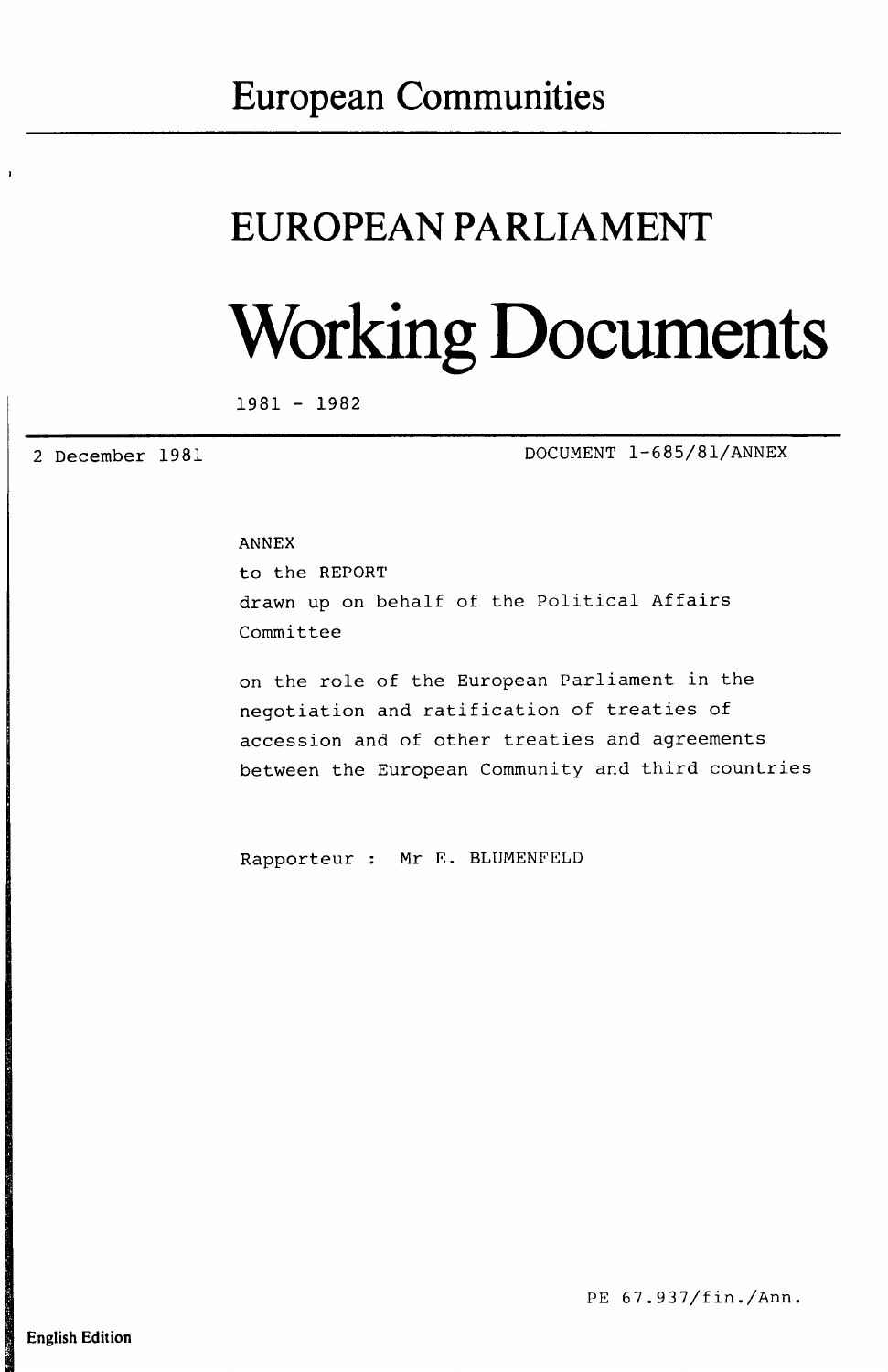$\mathcal{A}^{\mathcal{A}}$  $\sigma_{\rm{max}}$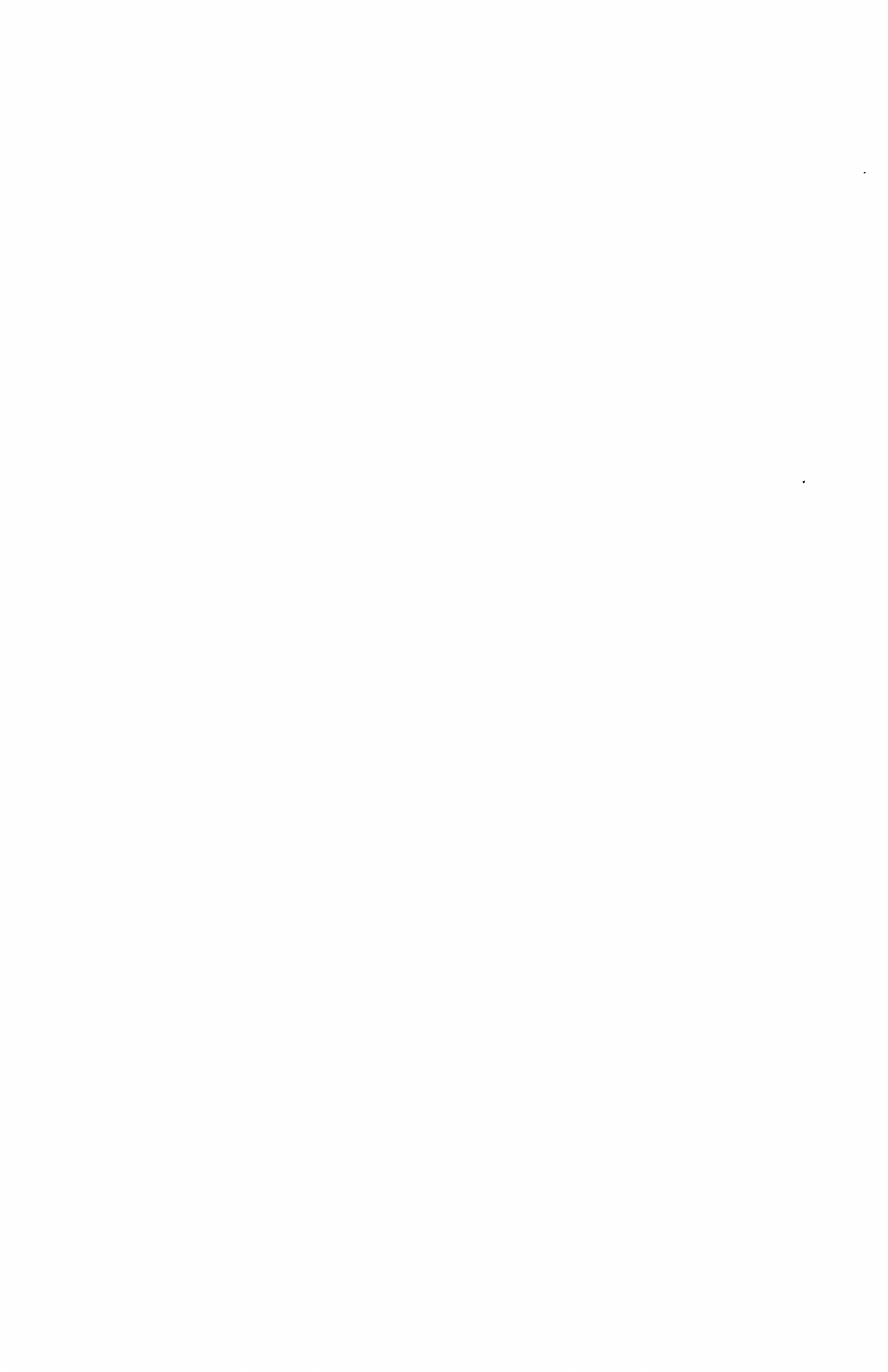#### CONTENTS

 $\overline{\phantom{a}}$  .

 $\bar{1}$ 

 $\frac{1}{1}$ 

 $\ddot{\phantom{a}}$ 

| OPINION OF THE LEGAL AFFAIRS COMMITTEE $\ldots \ldots \ldots \ldots \ldots \ldots \ldots \ldots$ |  |  |  |  |  |  |  |  |  |
|--------------------------------------------------------------------------------------------------|--|--|--|--|--|--|--|--|--|
| WORKING DOCUMENT OF THE COMMITTEE ON EXTERNAL ECONOMIC                                           |  |  |  |  |  |  |  |  |  |

 $-2 \mathcal{L}$ 

Page

 $\ddot{\phantom{a}}$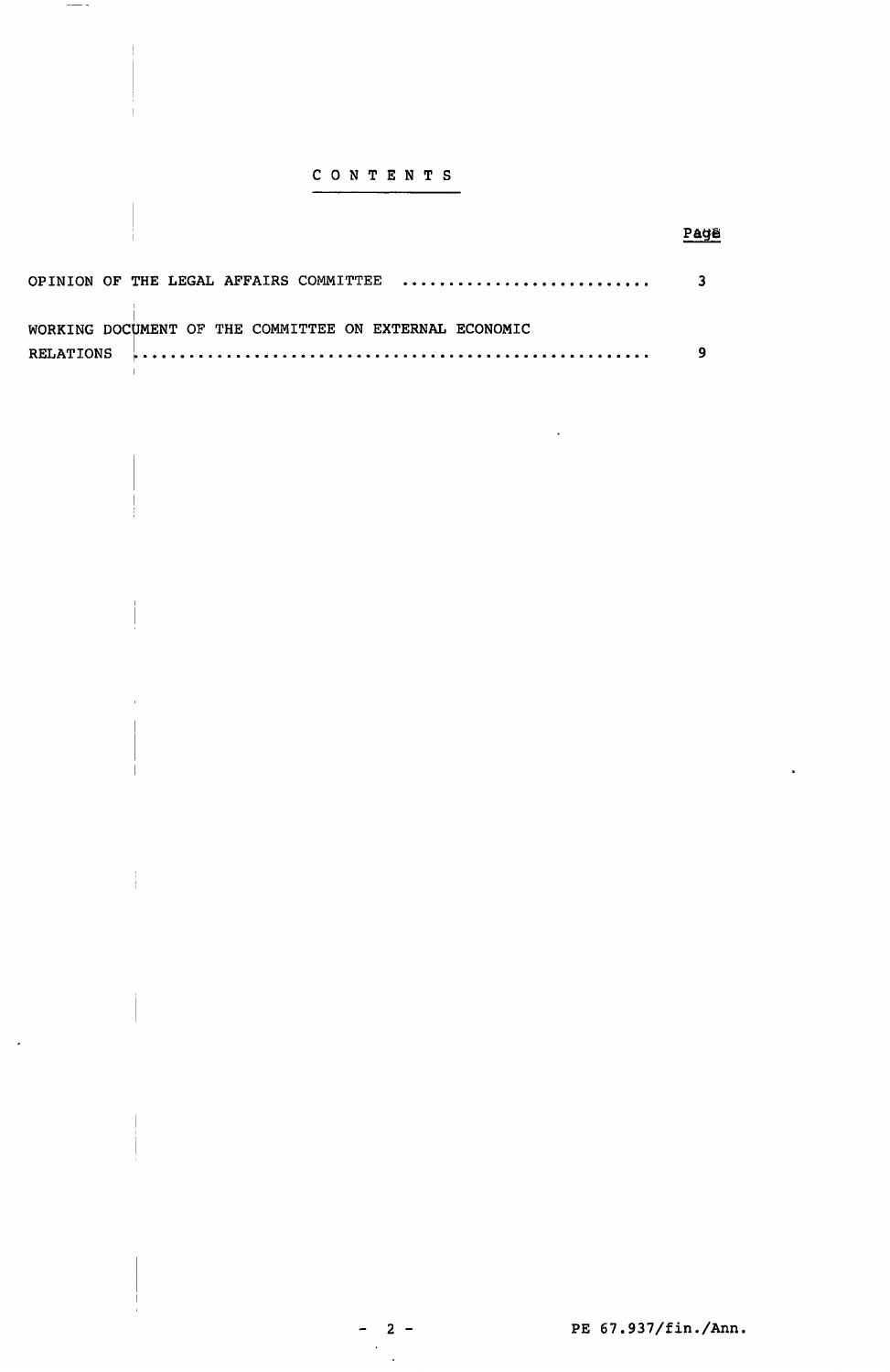#### OPINION OF THE LEGAI AFFAIRS COMMITTEE

Draftsman: Mr G. DONNEZ

At its meeting of 2 October 1980 the Legal Affairs Committee appointed Mr Donnez draftsman of an opinion on the role of the European parliament in the negotiation and ratification of treaties of accession and other treaties and agreements between the European Community and third countries, on the basis that the appointment would take effect when the Lega1 Affairs Committee was officially asked for its opinion.

By letter of 26 January 1981 the Secretary-General of the European Parliament announced that the enlarged Bureau had on 15 January IggI authorized the Lega1 Affairs Committee to draw up an opinion for the political Affairs Committee on the role of the European Parliament in the negotiation and ratification of treaties of accession and other treaties and agreements concluded between the European community and third countries.

The Legal Affairs Committee considered. the draft opinion at its meetings of 10 and 11 November and 24 and 25 November 1981 and at the latter meeting adopted it unanimously save for four abstentions.

Present: Mr Ferri, chairman; Mr Luster and Mr Chambeiron, vice-<br>chairmen; Mr Donnez, draftsman; Mr Alfonsi, Mrs Cinciari Rodano, Mr Croux (deputizing for Mr Fischbach), Mr Dalziel, Mr D'Angelosante, Mrs Ewing (deputizing for Mr Vi6), Mr Geurtsen, Mrs Van den Heuvel (deputizing for . Mr Megahy), Mr Janssen van Raay, Mr Kaloyannis (deputizing for Mr Efremidis), Mrs Maij-Weggen (deputizing for Mr Goppel), Mr Malangré, Mr Mertens (deputizing for Mr Gonella), Mr Prout, Mr Sieglerschmidt, Mr Tyrrell, Mrs Vayssade (deputizing for Mrs Théobald Paoli) and Mr Vetter.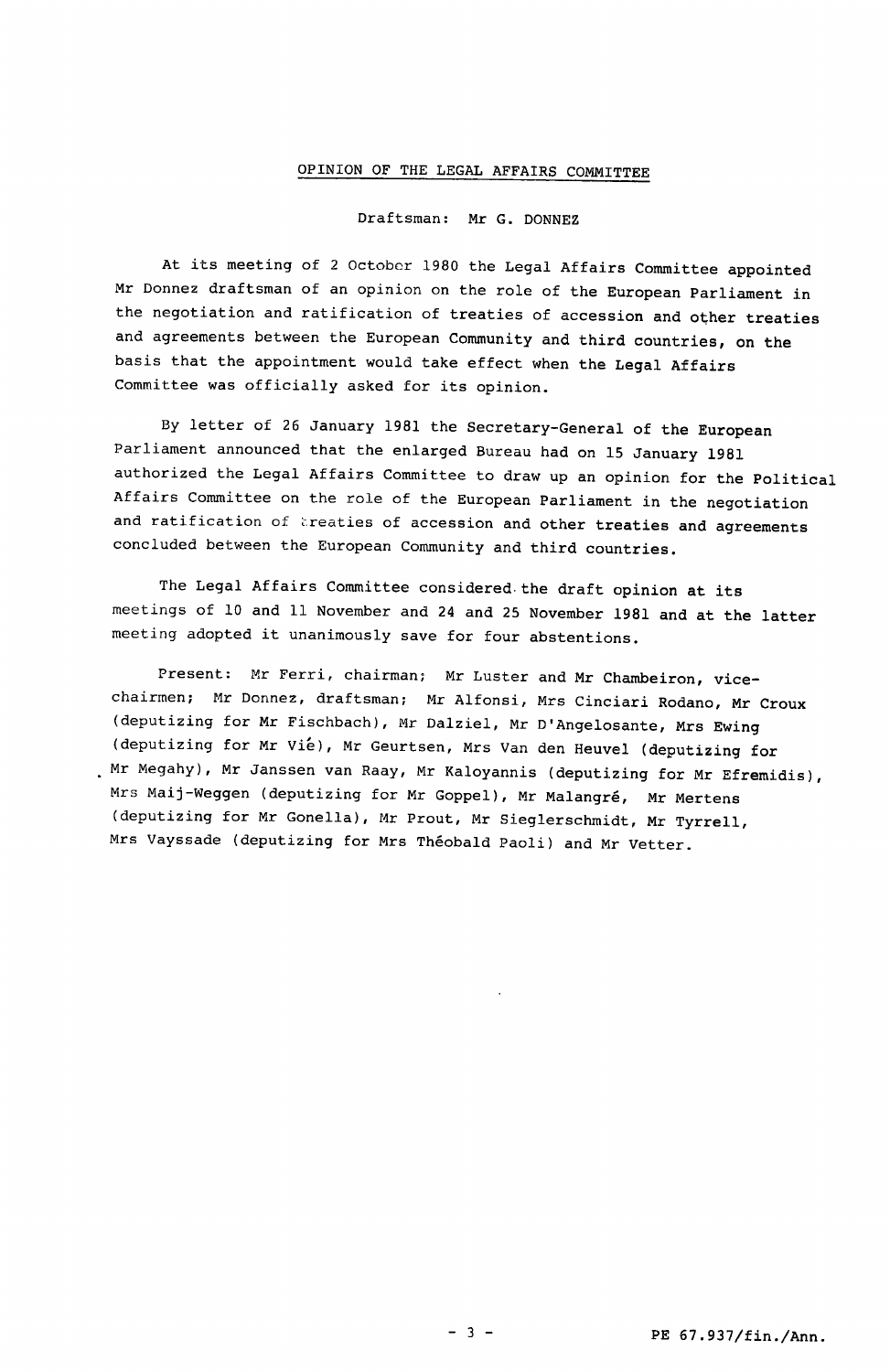The Legal Affairs Committee, after examining the question of the role of the European Parliament in the negotiation and ratification of treaties of accession and of other treaties and agreements between the European Community and third countries in the light of the draft report drawn up by the Political Affairs Committee (PE 67.937/res./rev.III), draws the attention of the Political Affairs Committee to the following points, takeng into account in particular the statement from the Commission of the European Communities presented on 14 October 1981 by Mr Gaston THORN to the European Parliament in plenary sitting.

#### THE CONCLUSION OF AN INTERINSTITUTIONAL AGREEMENT CONCERNING THE  $I.$ NEGOTIATION AND RATIFICATION OF AGREEMENTS WITH THIRD COUNTRIES AND GROUPS OF STATES

First of all, the Legal Affairs Committee considers that it would be  $\mathbf{1}$ . appropriate to recall the essential legislative principles relating to  $\sqrt{2}$ . authorization to ratify international agreements.

This is all the more justified in view of the fact that the European Parliament has been elected by direct universal suffrage and in view of its budgetary powers.

It should be stressed that most of the agreements concluded by the Community have financial consequences for the Community budget.

As a result the European Parliament should be able to give its final assent in the procedure for the ratification of the agreements concluded by the Community.

In the light of the foregoing, the Legal Affairs Committee recommends that the Political Affairs Committee should insert in the final motion for a resolution, immediately after the preamble, the following paragraphs:

[The European Parliament,]

- Notes that as a general rule the constitutions of the Member States provide that the ratification of important treaties and agreements or treaties and agreements having financial consequences for the budget must be authorized by a law passed by Parliament;
- Emphasizes that the agreements concluded by the Community often entail financial consequences for its budget;
- Recalls that the budgetary powers given to the European Parliament place that Institution under a duty to review the financial consequences of the agreements concluded by the Community;
- Points out that in the procedure for the conclusion of agreements which come within the exclusive jurisdiction of the Community there is a lacuna relating to the final assent of Parliament, both at national ". and at Community level;

 $-5 -$ 

PE 67.937/fin/Ann.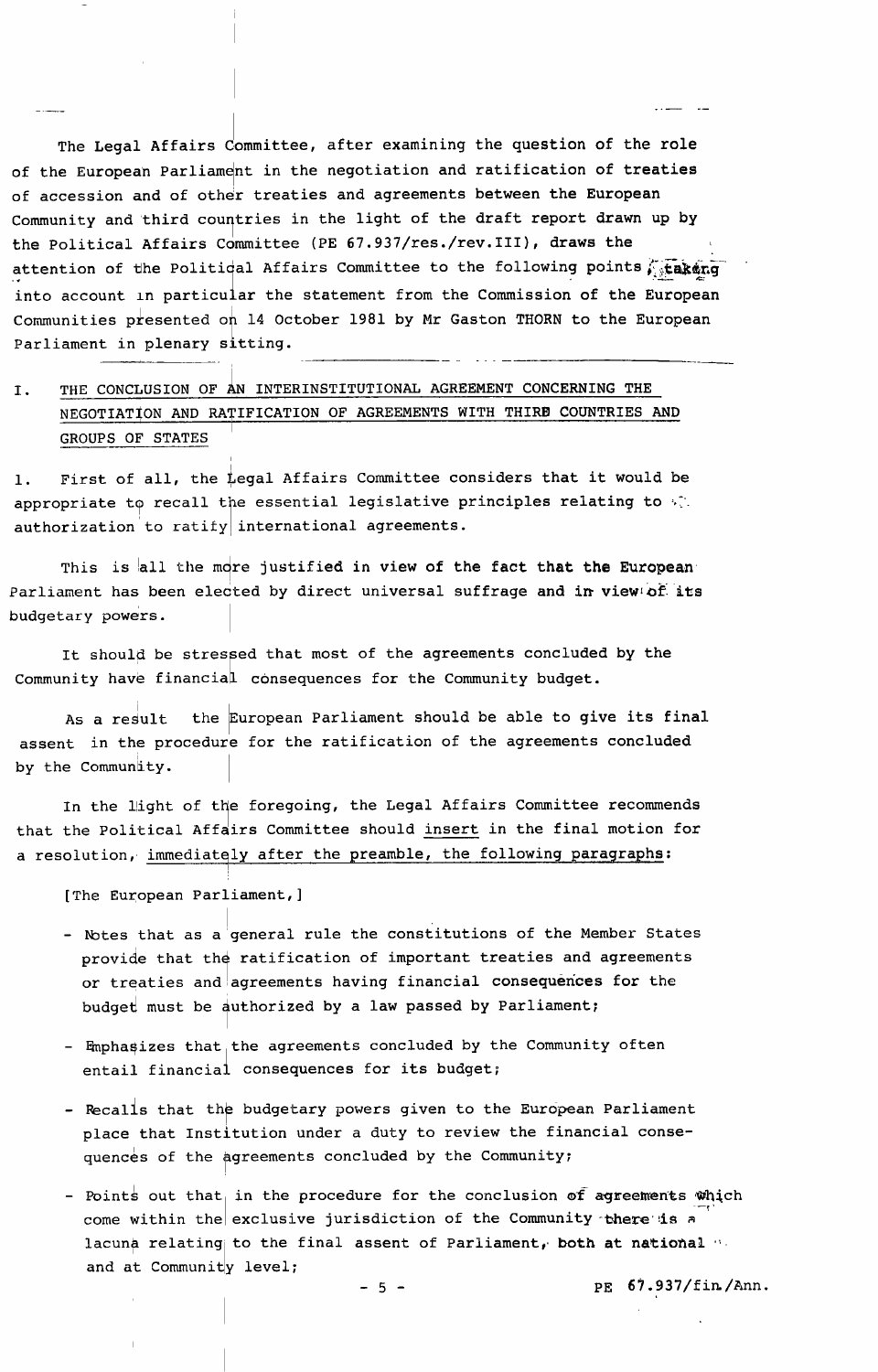- Considers that the authorization given by Parliament for the conclusion of an agreement between the Community and one or several non-Member States<sup>1</sup> or an international organization is an essential condition as the democratic expression of the intention to bind the Community definitively to the substance of the agreement.

## II. NOTIFICATION OF THE EUROPEAN PARLIAMENT BY THE COMMISSION OF THE EUROPEAN COMMUNITIES

It is desirable for the information supplied by the Commission of the  $2<sup>1</sup>$ European Communities to be addressed to the Parliament as such. The " equilibrium between the Institutions enshrined in the Treaties and the task of political control over the Commission performed by the European Parliament make such a practice necessary.

This is no way affects the procedure known as the Luns-Westerterp procedure for notifying the parliamentary committees responsible at the end of the negotiations carried out by the Commission of the European Communities.

Thus the Legal Affairs Committee recommends that the Political Affairs Committee should delete the words 'through its relevant committees' in point A I of paragraph 1.

## III. CONSULTATION OF THE EUROPEAN PARLIAMENT ON THE NEGOTIATING MANDATE

Consultation of the European Parliament on the negotiating mandate would  $\overline{3}$ . give full effect to parliamentary control.

Subsequent examination by the relevant committees and the possible organization of an orientation debate therefore become superfluous at this stage.

In view of these observations, the Legal Affairs Committee recommends that the Political Affairs Committee should replace the first\_sentence\_of\_point\_A\_II\_of\_paragraph\_1\_by\_the\_following\_sentence: 'The Council shall consult the Parliament on the negotiating mandate which it proposes to give to the Commission' and should delete the second sentence of point A II of paragraph 1.

 $\mathbf{I}$ In the final motion for a resolution the word 'State' should be used<br>(instead of 'country') in accordance with Articles 228 and 238 of the EEC Treaty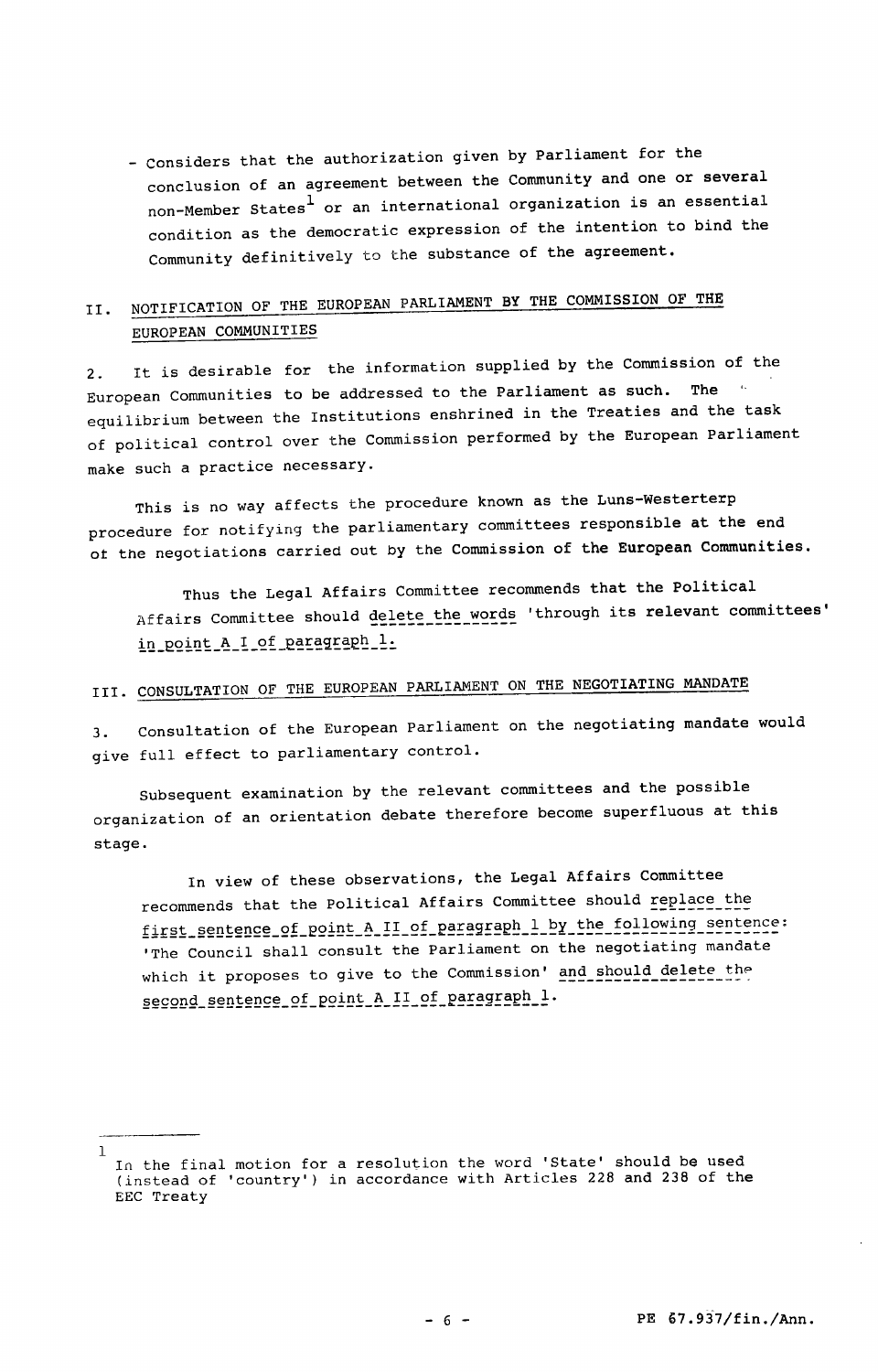#### IV. CONSULTATION OF THE EUROPEAN PARLIAMENT UNDER ARTICLE 238 OF THE EEC TREATY

As it is a question of granting the European Parliament the right to exer-4. cise a power of control which has not been expressly laid down in the Treaties, the question arises whether it would not be advisable to accompany this power by a proposal that the Council should agree not to sign or to conclude an agreement if the Parliament rejects it by a great majority. This majority might be three-fifths of the Members of Parliament, for example.

In view of these remarks, the Legal Affairs Committee recommends that the Political Affairs Committee should alter the last sentence of point A V of paragraph 1 to read as follows:

'The Council must agree not to sign or conclude an agreement if Parliament rejects this agreement by a three-fifths majority of its Members'.

#### NOTIFICATION OF THE EUROPEAN PARLIAMENT BY THE COMMISSION DURING THE V. NEGOTIATIONS FOR ACCESSION TO THE EEC

 $5.$ Regard must be had for the fact that the Commission has collective responsibility. Besides, information, as stated in point II above, must be forwarded to the European Parliament as such.

For these measons, the Legal Affairs Committee recommends that the Political Affairs Committee should alter point B V of paragraph 1 to\_read\_as\_follows:

'The Commission shall forward to the Parliament information on the development of negotiations during the course of the negotiations with the applicant States'.

#### THE ORGANIZATION OF A DEBATE ON ACCESSION AND THE POSSIBLE REJECTION OF VI. THE TREATY OF ACCESSION BY THE EUROPEAN PARLIAMENT

Here too, it seems appropriate from a legal point of view to propose 6. to the Council a very great majority representing an overwhelming majority of the peoples of the Community.

In view of this remark, the Legal Affairs Committee recommends that the Political Affairs Committee should alter point B VI of paragraph 1 to read as follows:

'Following the signature of the treaty of accession Parliament shall hold a debate thereon in the presence of the Council. The Council must agree to renegotiate this treaty if the European Parliament rejects it by a three-fifths majority of its Members'.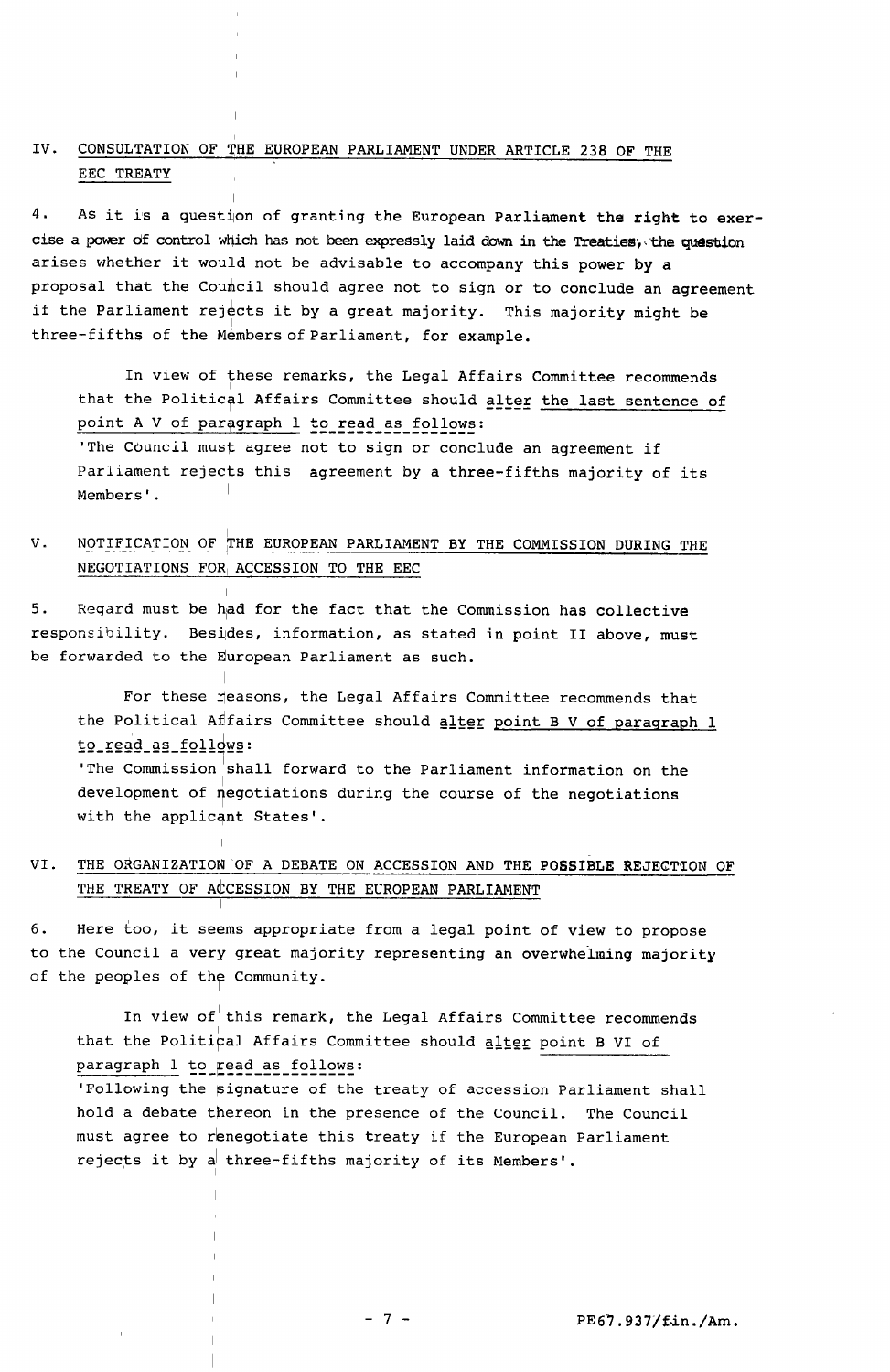#### VII. CONCLUSIONS

7. The Legal Affairs Committee also wishes to draw the attention of the European Parliament to the scope of the communication from the Commission presented to the European Parliament in plenary sitting by Mr G. THORN on 14 October 1991 ln accordance with the undertaklng given on lI February 1981 on the occasion of the presentation of the Commission's 14th Annual Report.

8. In this communication on relations between the institutions of the Community the Commission discusses various proposals with regard to the conclusion of international agreements by the Community (paragraphs 23 and 24).

The Commission states that it is prepared to seek an agreement with Parliament and the Council on a real improvement to the existing procedures with a view to assoclating Parliament more closely with the process of drawing up international agreements.

The improvement to these procedures could take the form of providing Parliament with more comprehensive information through a policy debate held before the start of important negotiations.

During negotiations the Commission would be prepared to inform Parliament informally and confidentially through the parliamentary committees of how negotiations were progressing.

9. These proposals represent a cautious but positive approach on the part of the Commission and, as such, merit serlous conslderation.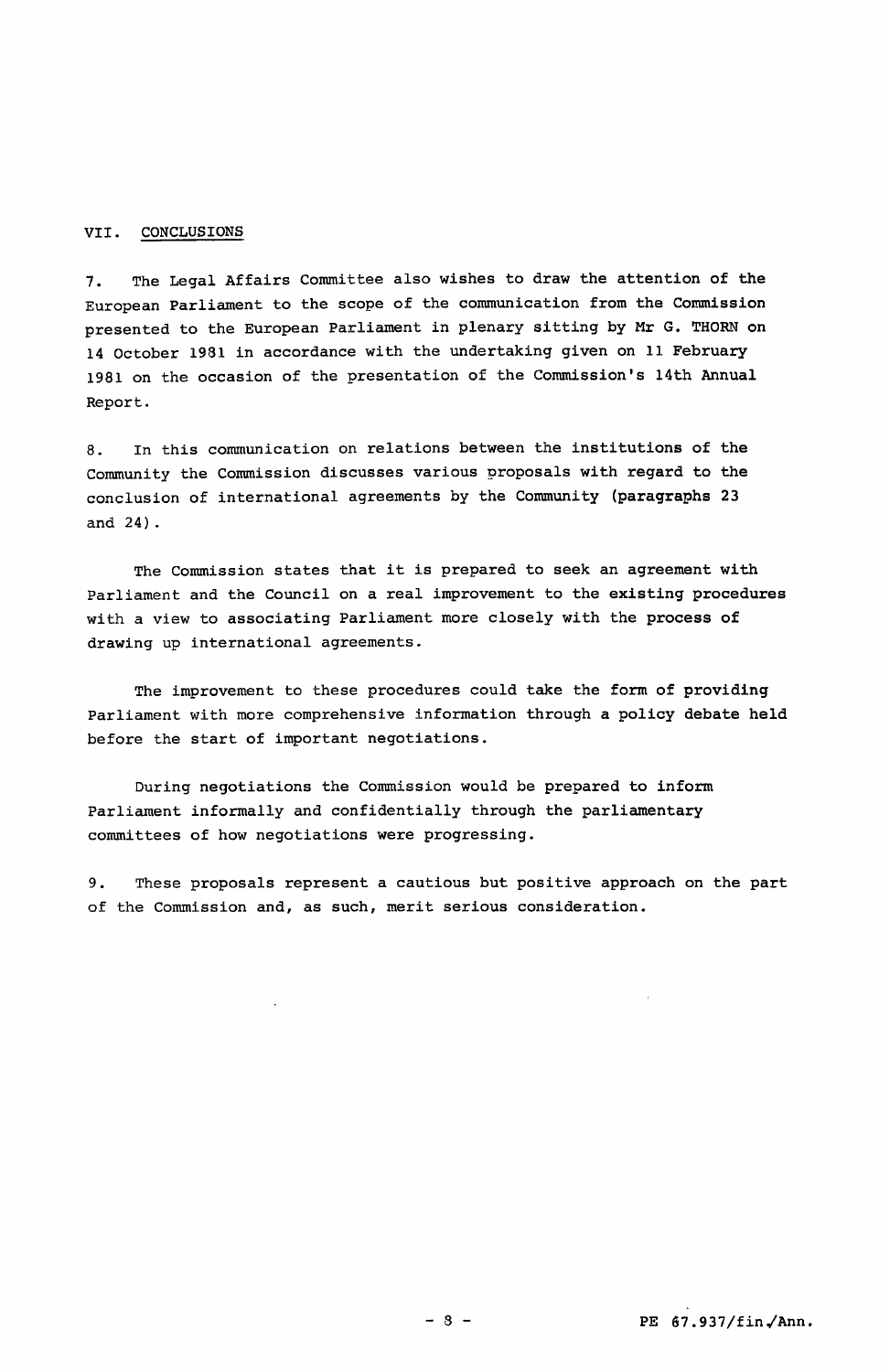WORKING DOCUMENT OF THE COMMITTEE ON EXTERNAL ECONOMIC REIATIONS

Rapporteur: Mr S. JONKER

#### I. Introduction

The European Community's importance as a political and economic  $1.$ force in international affairs is steadily increasing. As a result the Community's sphere of influence and responsibility are also Its external and internal activities are inseparable from increasing. each other. Thus, the changing international situation has repercussions on the Community, while at the same time changes within the Community cannot fail to have an effect outside.

This situation calls for a permanent review of the procedures and instruments used by the Community in international relations.

Such a review must be based on two criteria:

- the attempt to ensure that internal developments in policy content and methods are reflected as fully as possible in external affairs, i.e. to prevent divergence of internal and external objectives and procedures; and
- constant efforts to make available the most efficient instruments possible for international activities.

The steady increase in the Community's external powers is not  $2.$ being achieved completely without difficulty as the Member States attach importance to the maintenance of their own scope for influence in external relations. For this reason machinery has been created, and is still being developed, to ensure that the Community's external economic policy does not come into conflict with the policies of individual Member States. This machinery (for example the committee provided for under Article 113 of the EEC Treaty) compensates to a certain extent for the formal loss of powers by national executives. There are no similar mechanisms to make up for loss of control by national parliaments.

It is more obvious in external relations than in almost any other field that integration has frequently been bound up with a shift of decision making powers, or at least of political responsibility, from the parliaments concerned to the relevant executives. The current procedures for developing external relations in the European Community do not provide for sufficient participation by the European Parliament. In the long term it is unacceptable for a Community based on democracy to fail to bring the development of external relations into the democratic process.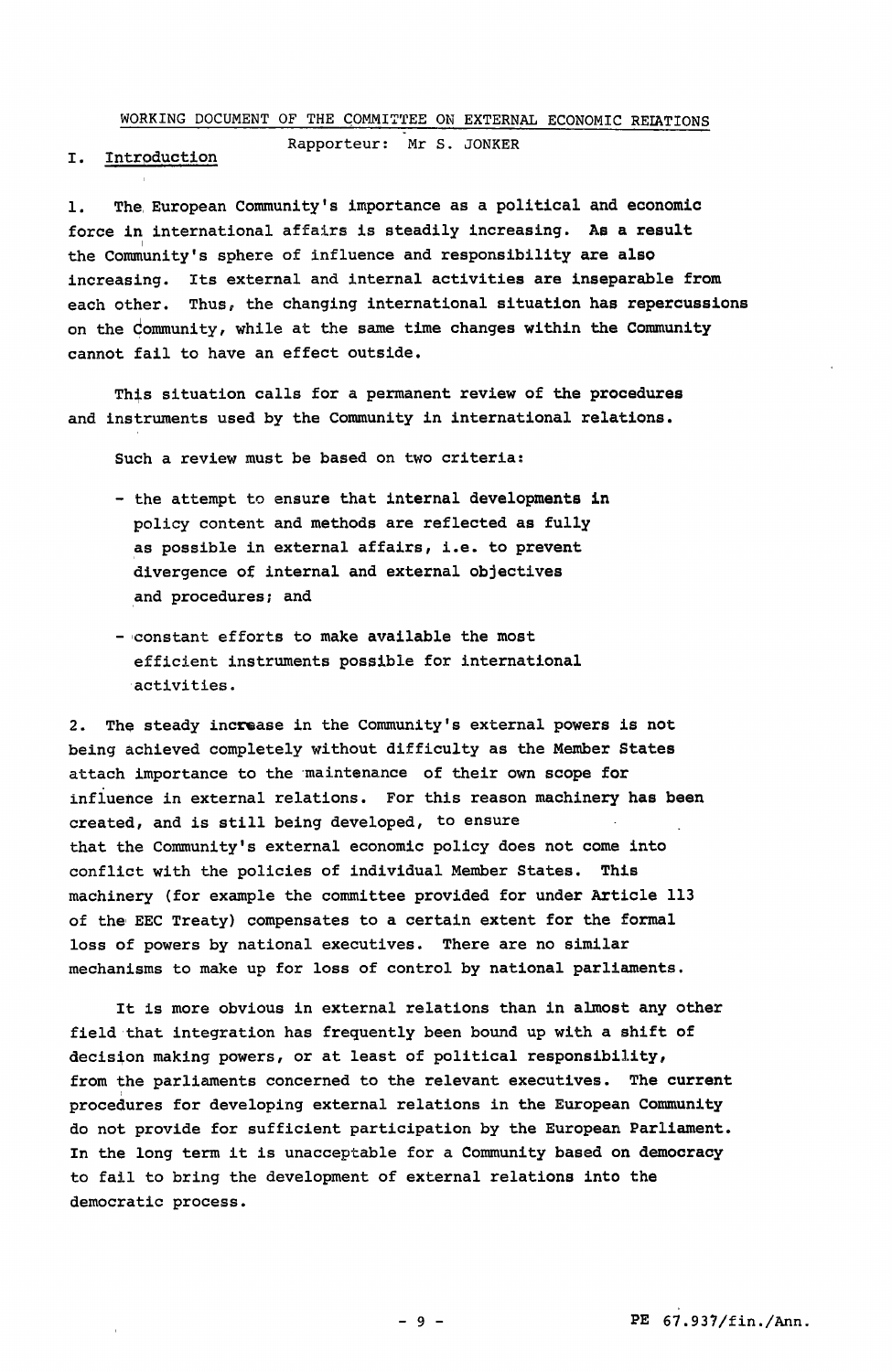Direct elections have given an additional dimension to this general  $3.$ requirement concerning the establishment of contractual external relations.

Since the elections, Parliament has enjoyed the independent and legitimate right to take part in decisions of the European Community and to share the responsibility for such decisions. If the Commission and Council, which so far have largely borne the sole responsibility for external relations policy, did nothing about the risk that contradictions might arise between external trade policy content and procedures on the one hand and the positions adopted by Parliament on the other, they would in the long term be placing the authority and enforceability of their measures in jeopardy. It is therefore in the interests of the Community as a whole and of all the institutions for procedures to be introduced with a view to ensuring that common positions can be adopted.

The transfer by the Member States to the Community of responsibility. for external trade extinguished the national parliaments' powers in that domain. So far they have not been replaced by a corresponding level of participation by the European Parliament in the conclusion of trade and cooperation agreements. This has created a 'democratic vacuum' which cannot be reconciled with the constitutional principle of the separation of powers.

The rapporteur takes the view that a pragmatic approach should be adopted and that the present situation could be considerably improved by arrangements between the institutions. If such an approach failed to meet with success, however, we should have to press resolutely for a change in the treaties.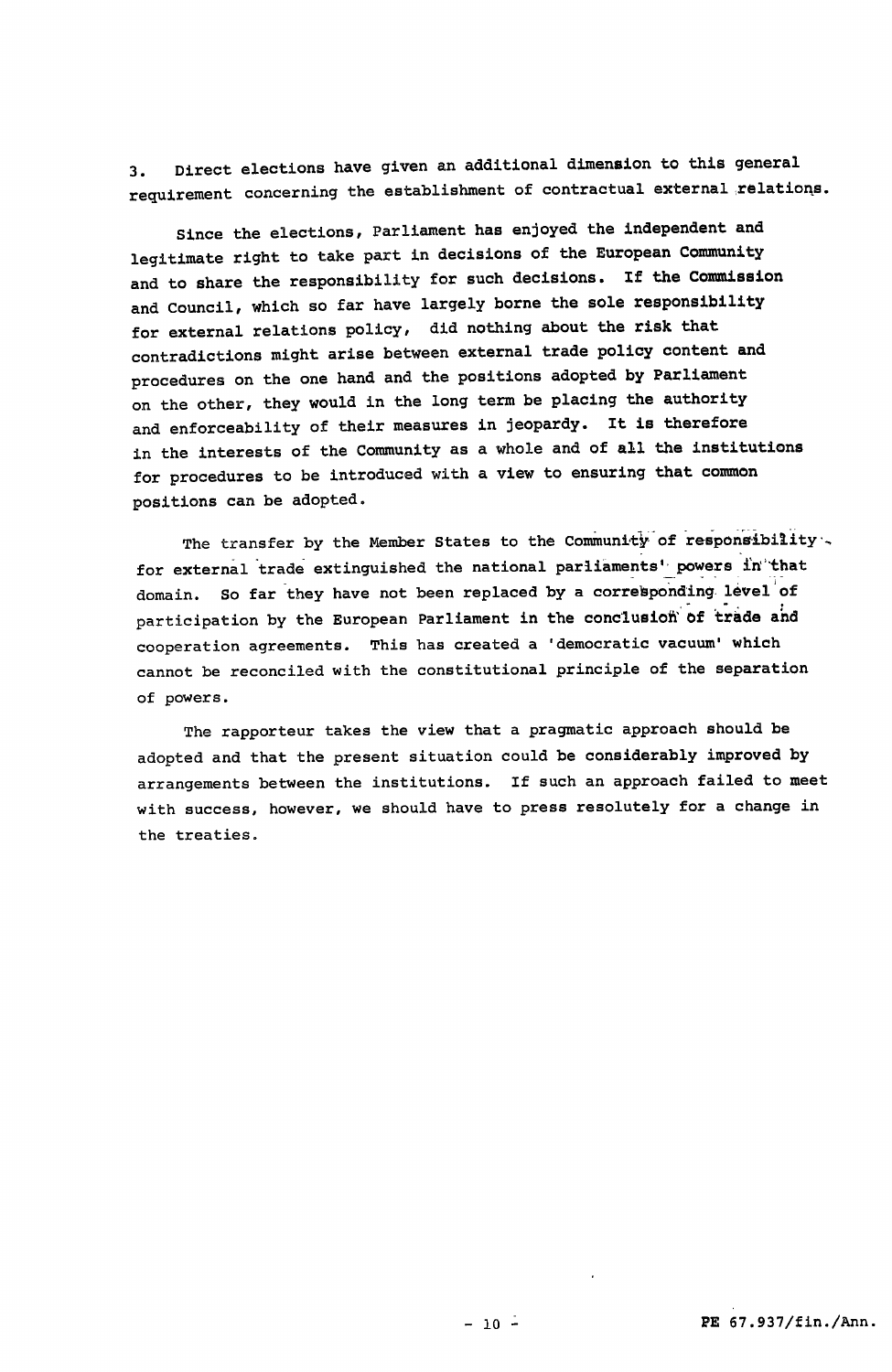### II. Current forms of cooperation with the European Parliament on the negotiation and conclusion of international agreements

Under the Treaties establishing the European Communities one of 4. the activities open to the Communities in the field of international trade is the conclusion of agreements with third countries and international organizations. The relevant case law of the European Court of Justice<sup>1</sup> shows that in addition to those cases in which the Treaties expressly give the Community the power to conclude agreements (commercial agreements under Article 113 of the EEC Treaty and association agreements under Article 238 of the EEC Treaty) other provisions of the Treaties and Community laws adopted in accordance therewith can also grant the power to enter into commitments under international law. The general import of this is that the Community's external powers extend sufficiently far to ensure that the internal tasks conferred upon it can be effectively carried out.

As regards the procedure for the conclusion of international  $5.$ agreements, Article 228 of the EEC Treaty lays down that

Where this Treaty provides for the conclusion of agreements  $1.$ between the Community and one or more states or an international organization, such agreements shall be negotiated by the Commission. Subject to the powers vested in the Commission in this field such agreements shall be concluded by the Council, after consulting the Assembly where required by this Treaty'.

6. The Euratom Treaty and the ECSC Treaty make provision for different procedures for the conclusion of agreements. Thus, the second paragraph of Article 101 of the EAEC Treaty empowers the Commission not only to negotiate - albeit in accordance with directives of the Council - but also to conclude agreements under international law. Such agreements require the approval of the Council, acting by a qualified majority.

 $1_{\text{In particular Case 22/70 (AETR)}$ , European Court Reports 1971, page 263. Cases 3, 4, 6/76 (Kramer) European Court Reports 1976 page 1279.

PE 67.937/fin./Ann.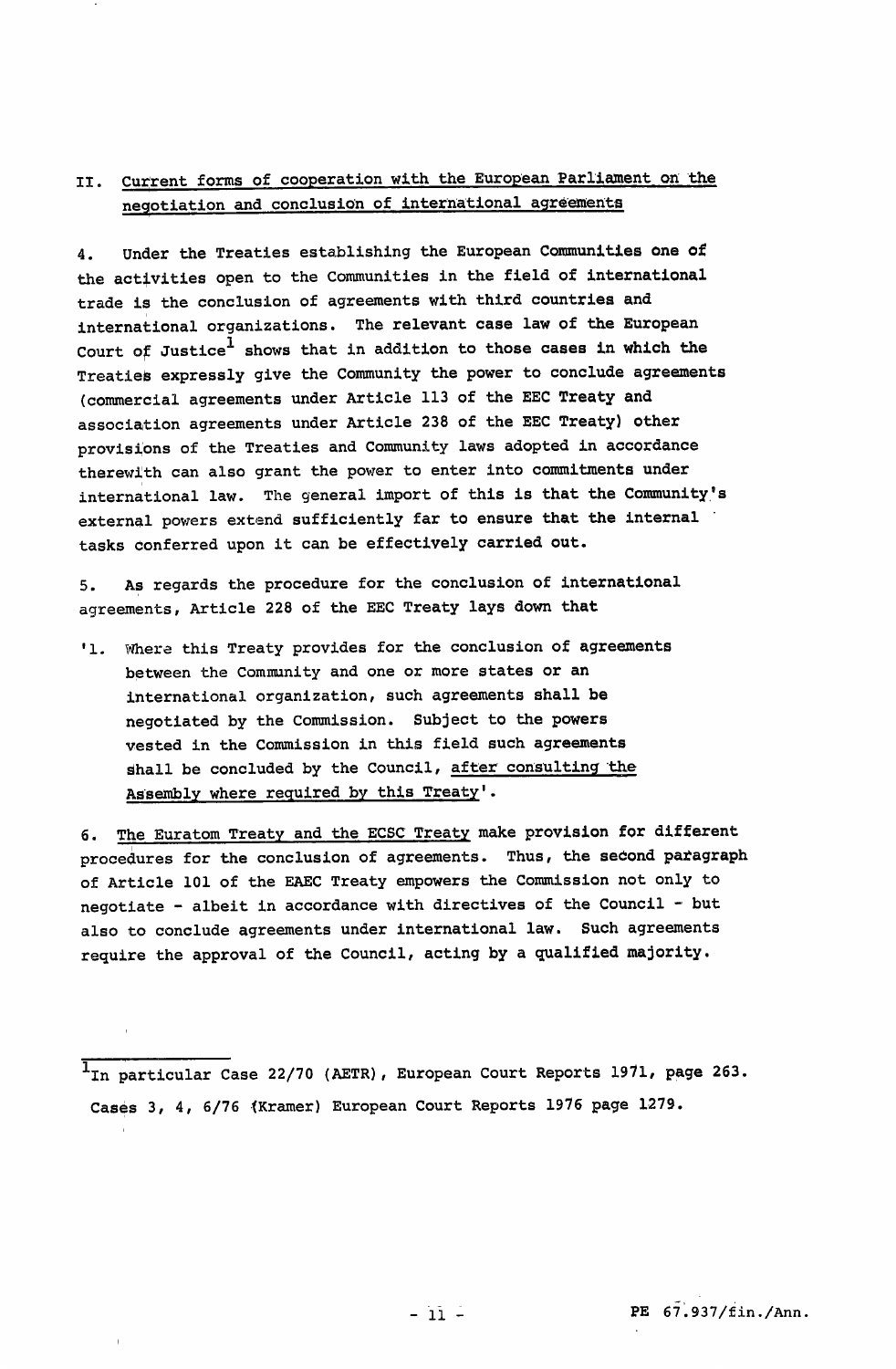Agreements or contracts in the Euratom field whose implementation does not require action by the Council and which can be effected within the limits of the relevant budget may be negotiated and concluded solely by the Commission; the latter simply has to keep the Council constantly informed (third paragraph of Article 101 of the EAEC Treaty).

The ECSC Treaty contains no general provisions on the procedure for concluding agreements. Thus, the High Authority is solely competent to negotiate and conclude international agreements within the framework of its own comprehensive powers<sup>2</sup>.

Identical provisions in the EEC and EAEC Treaties (Articles 238 7. and 206 respectively) govern the special case of association agreements as follows:

'The Community may conclude with a third State, a union of States or an international organization agreements establishing an association involving reciprocal rights and terres obligations, common action and special procedures.

These agreements shall be concluded by the Council, acting unanimously after consulting the Assembly'.

The procedures laid down by the Treaties with regard to 8. Parliament's participation in association and trade agreements have been clarified and extended by arrangements between the Council and Parliament and between the Commission and Parliament:

(a) Council - Parliament:

Associations ('LUNS' Procedure)

'A debate may take place in Parliament before the opening of negotiations with a view to the establishment of an association between a third country and the Community. In the course of the negotiations close contacts shall be maintained between the Commission and the appropriate parliamentary committees. After the negotiations, but before the agreement is signed, the Council or its representative shall inform the appropriate committee, in confidence and unofficially, of the substance of the agreement.' (Council Minutes of 24/25 February 1964, page 26).

<sup>&</sup>lt;sup>2</sup>In fact the first international agreement concerning the ECSC was concluded solely by the High Authority with the International Labour<br>Organization on 14 August 1953.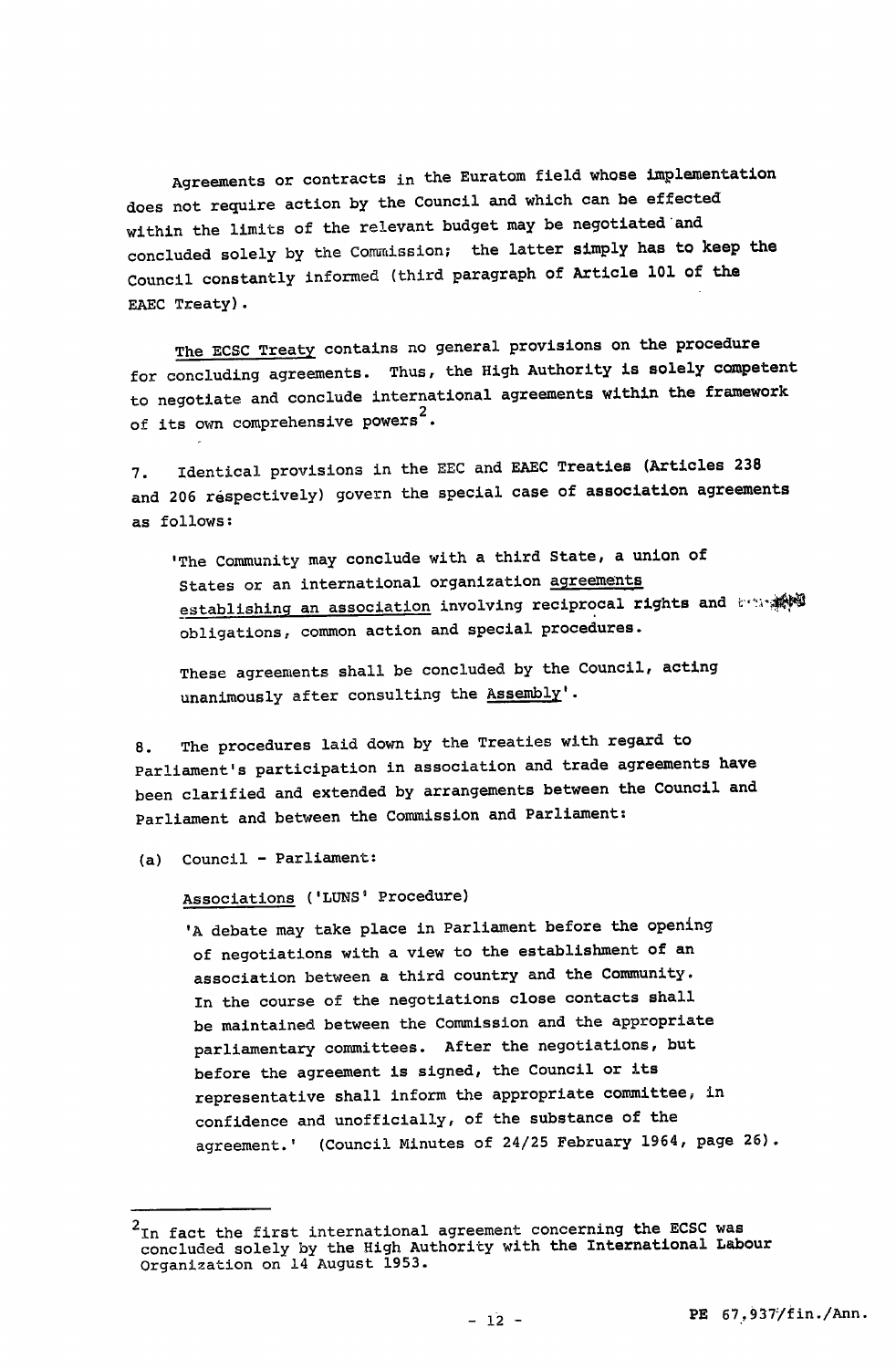Trade Agreements ('LUNS-WESTERTERP' Procedure)

- ' Prior to the opening of negotiations concerning a trade agreement with a third country and in the light of the information supplied by the Council to the appropriate parliamentary committees, a debate could, where appropriate, be held in the European Parliament.
	- When negotiations are completed, but before the signing of the agreement, the President of the Council or his representative would confidentially and unofficially acquaint the competent committees with the substance of the agreement.
	- Bearing in mind the European Parliament's interest in trade agreements concluded by the Community, the Council would acquaint the European Parliament with the content of such agreements, after their signing and before their conclusion.'

(Declaration of the Council 16 October 1973).

'As regards the operation of the 'LUNS-WESTERTERP' procedure the Council considers that experience has shown that a distinction should be drawn between two situations, for which the following practical arrangement could be contemplated:

(a) Agreements of major importance

The Council concurs with the Parliament's view that as a general rule such agreements involve rather lengthy meetings which are difficult to fit into the day normally set aside for the Council. The Council therefore feels that such meetings could, where appropriate, be held outside the Parliament part-sessions at dates and venues to be mutually agreed.

In addition, the Council intends to supply the parliamentary committees with memoranda beforehand in order to make for increasingly detailed exchanges of views between them and the President-in-Office of the Council.

 $-13^{-}$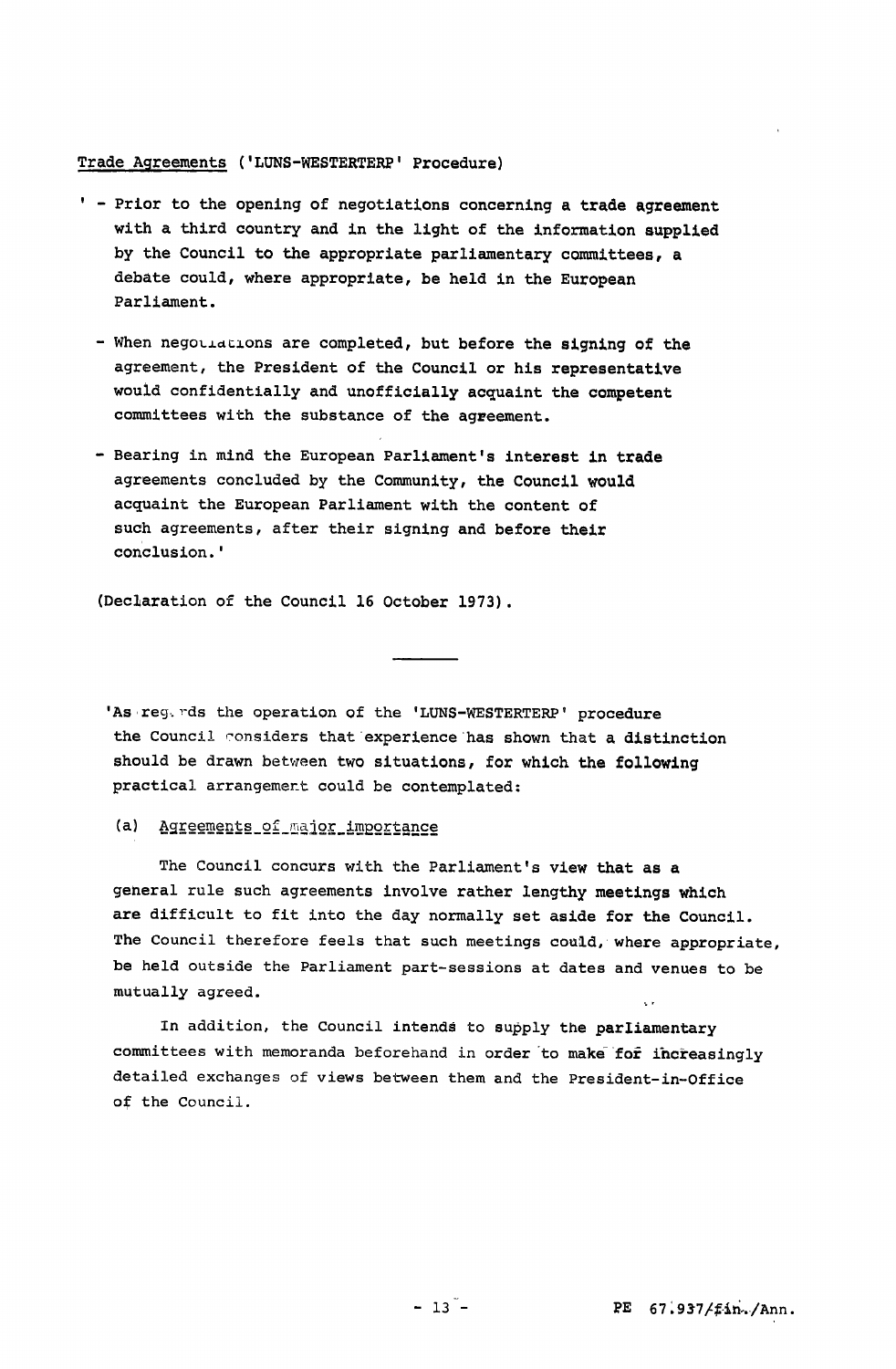#### (b) Less\_Important\_Agreements

The Council suggests that a tacit procedure be adopted in such cases. The Council would then simply inform the Parliament in writing of the opening and close negotiations on such agreements. If, however, within two weeks of receiving such information the European Parliament expressed the wish that the procedure described in (a) be annlied, this could be done.'

 $\mathcal{L}^{\text{max}}$  ,  $\mathcal{L}^{\text{max}}$  ,  $\mathcal{L}^{\text{max}}$ 

(Letter from the President-in-Office of the Council, Mr Crosland of 10 February 1977, PE 47.837/EUR).

#### (b) Commission - Parliament

'The Commission is ready moreover to involve Parliament to a greater extent in the process of making trade agreements. It will cooperate in any general debate in Parliament or parliamentary committees concerning the holding of proposed trade negotiations, though obviously the significance of any particular negotlation would determine Parliament's decision as to whether and where such a debate would be held. It will also keep the competent parliamentary committees informed of the progress of negotiations on trade agreements. In the case of important trade agreements, the Commission will propose to the Council that Parliament be  $const1$   $ted^3$ .

<sup>3</sup>Commission Memorandum of 30 May 1973, Doc. 103/73.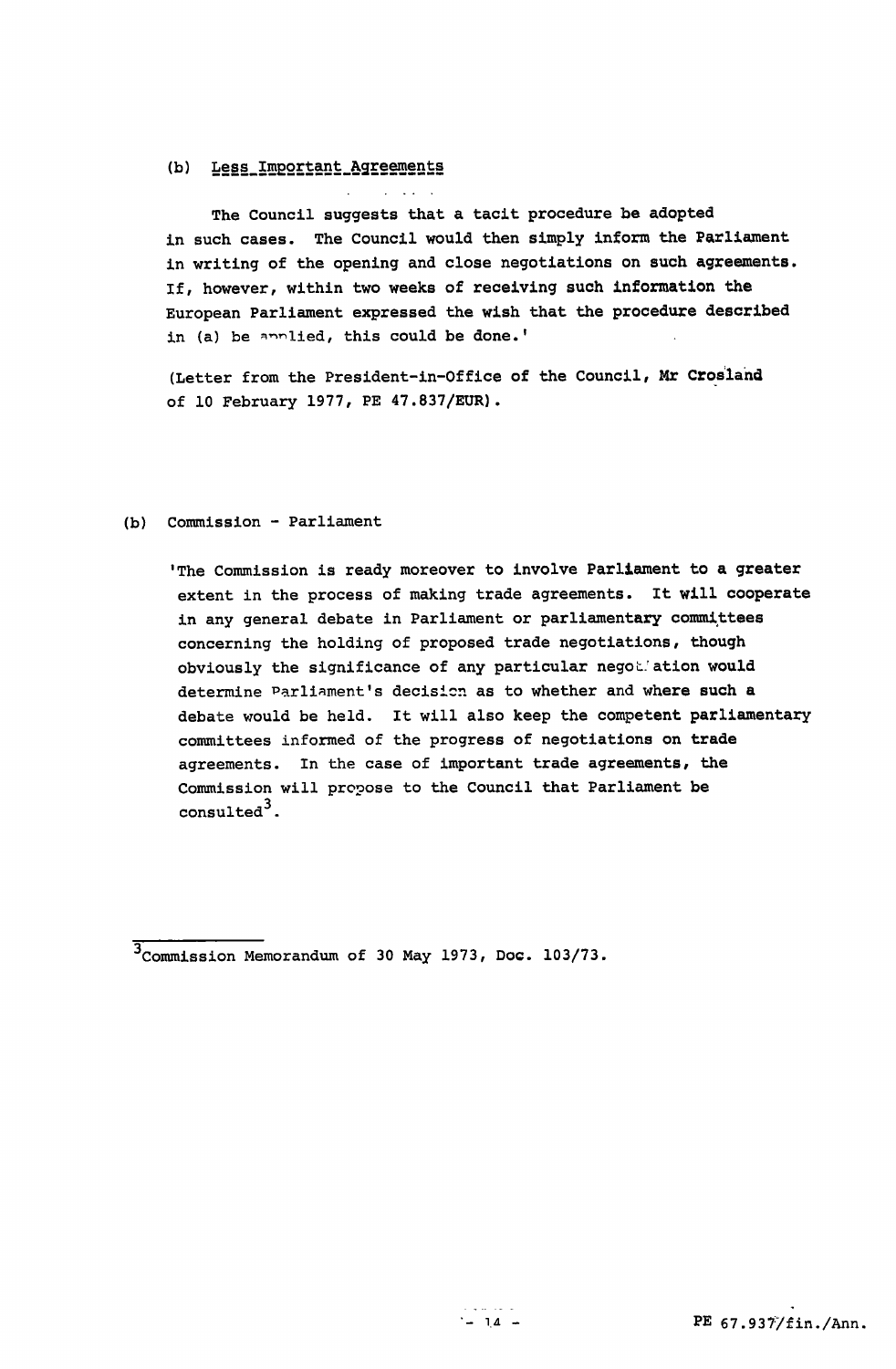#### Problems of the present legal situation and current practice III.

The procedures for the conclusion of international agreements 9. by the European Community cause problems with regard to participation by Parliament: the latter has repeatedly criticized this situation<sup>4</sup>. The agreements with the Commission and Council mentioned in paragraph 3 may be regarded as an initial step towards a substantial strengthening of Parliament's influencing on the formulation of international agreements. At the same time they point the way to further improvements.

In the present situation particular problems arise in  $10.$ connection with the following four factors:

- the nature of the agreements in which participation by the  $(a)$ European Parliament is possible;
- the budgetary aspects of international agreements;  $(b)$
- the strengthening of Parliament's influence on the  $(c)$ content of agreements:
	- when the negotiating mandate is issued;
	- at the negotiation stage;
- (d) the entry into force of the agreement.

#### These points call for the following detailed comments: 11.

(a) Nature of the agreements

As already mentioned, the nature of Parliament's involvement in international agreements concluded by the European Community is based first and foremost on the three Treaties establishing the Communities and has been extended in respect of trade agreements. However, it is regrettable that no provision has been made for involving Parliament in:

- agreements in the ECSC field, 5

Ther alia, in the following reports FURLER Doc. 31/63-64; GOES van der NATERS Doc. 119/64-65; GIRAUDO Doc. 300/72-73 Lord REAY Doc. 148/78-79.

<sup>5</sup> Despite the fact that in its memorandum of 30 May 1973 the Commission gave a far-reaching assurance that the European Parliament would be consulted on ECSC matters.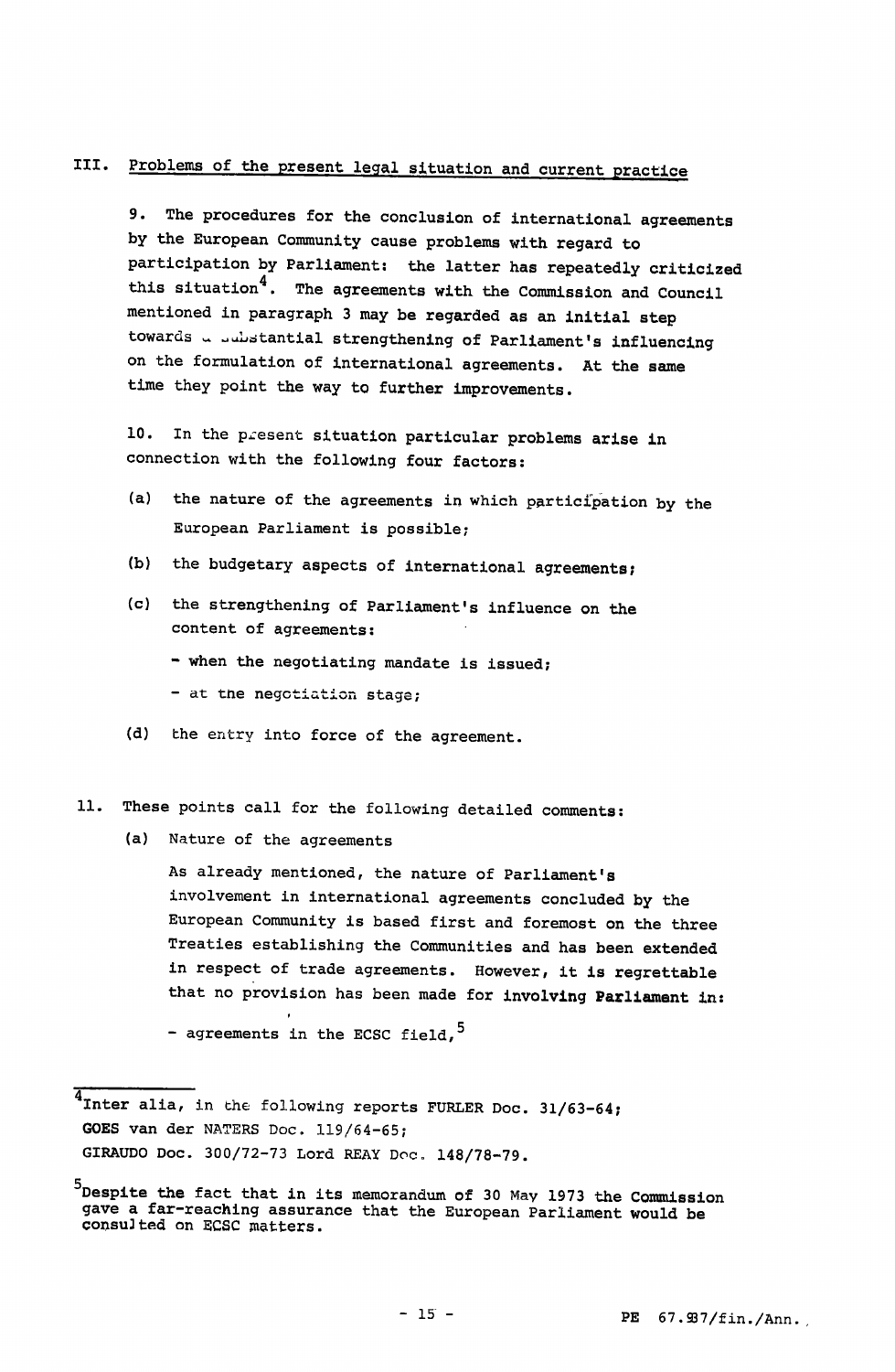- any agreements seeking to enlarge the Community (Article 237 of the EEC Treaty);
- a large number of bilateral and multilateral agreements not classified by the Commission and Council under either trade policy or association policy or not regarded as 'important'.

The European Parliament will not of course be able to deal with agreements of a purely administrative nature. However, arrangements should be made with the Council and the Commission with a view to ensuring that in principle all international agreements to be concluded on the basis of the three Treaties establishing the Communities are submitted to Parliament in the way in which a given agreement should be handled is determined in good time and that by a procedure agreed between the three institutions involved on the basis of type and content of that agreement. This would be particularly necessary when the Community is to conclude 'mixed agreements', i.e. agreements in which the Member States are involved.

#### (b) Budgetary aspects

12. Attention should be drawn to the basic position of the European Parliament in the scheme of the Treaties. The Parliament is not the Community's legislative body, but it is one arm of the budgetary authority. In practice this means that it is pointless to assert that an increase in Parliament's powers, without a change in the Treaties, should not result in a position in which Parliament becomes the equivalent of a legislative authority. The concept of 'consultation' is legally meaningless if the opinion of the body consulted can have no effect. Thus, when the Treaties call for the consultation of Parliament, they require the consultation to take place at a stage in the proceedings when the opinion of Parliament can have a practical impact. In the case of international agreements, such consultations should therefore be held before the content of the agreement is finally settled.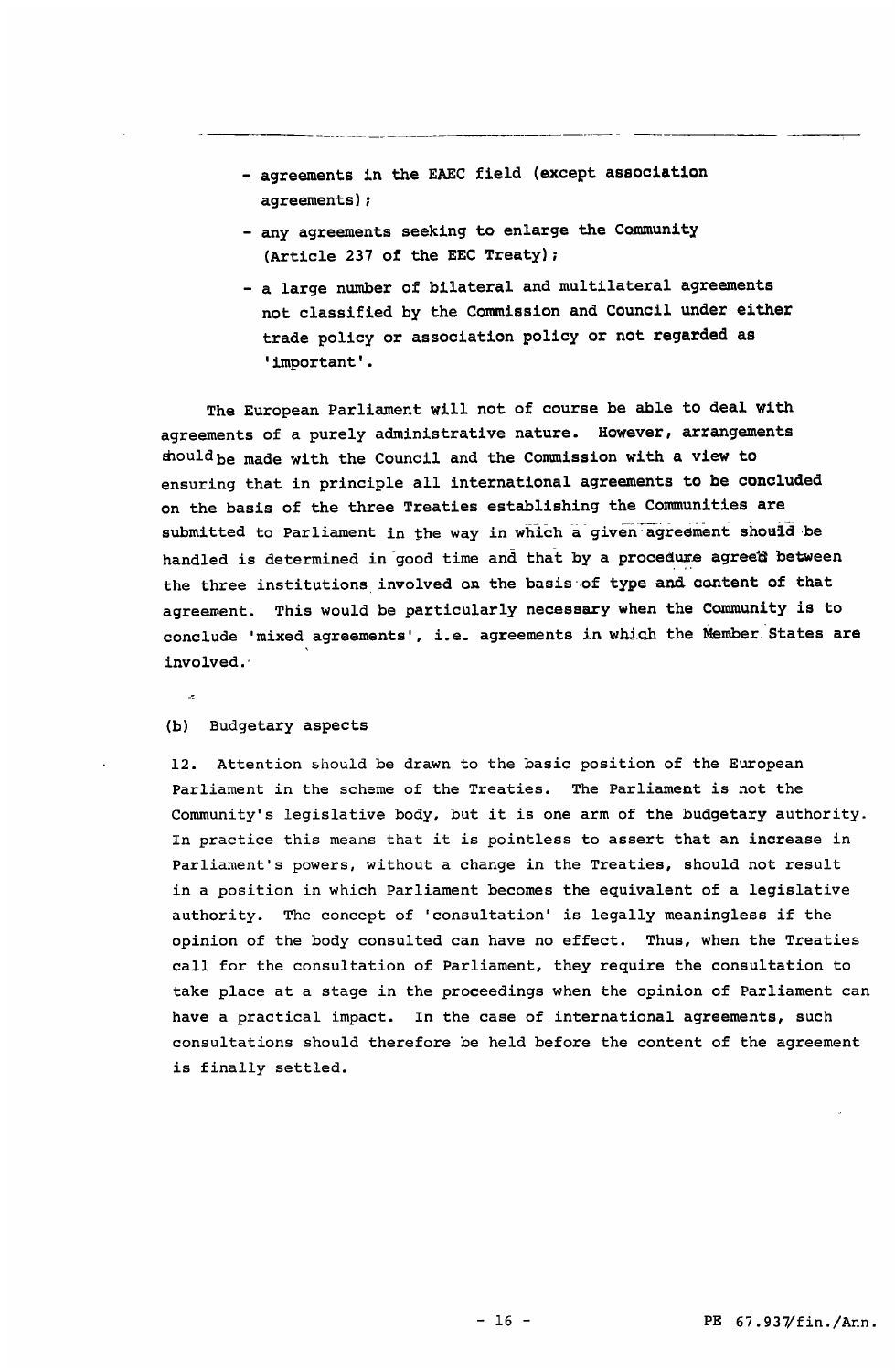13. In addition, the other institutions may not use their powers in such a way as to rob Parliament's role as a budgetary authority of all its meaning.

In view of these considerations, 1975 saw the entry into force of a conciliation procedure between the three institutions. Although this procedure is applicable without distinction to all legal acts meeting certain criteria as regards content it has not so far ever been applied to international agreements.

It would seem appropriate to seek means of using this procedure in the short term to strengthen the European Parliament's role in the Community's international activities.

(c) Negotiatlng mandate

14. The following two stages must be distinguished in connection with the strengthening of Parliament's influence on the content of international agreements;

- the issuing of the negotiating mandate, and
- the negotiations themselves.

Since the mandate is generally issued by the Council and the Commission subsequently keeps to this mandate, decisive importance attaches to Parliament's influence on the content of the mandate.

The council- and commisslon should take steps to ensure that the European Parliament can deliver an opinion on the planned subject of an agreement (i.e. on the Commission's draft negotiating mandate) before the negotiating mandate is formulated. This opinion should be considered by the Commission and Council when establishing the mandate by analogy with the arrangements whereby effect is given to an opinion  $of$  the European Parliament in the legislative procedure.

The appropriate committees of Parliament are kept informed of the progress of the negotiations themselves by the Commission, and the Council reports on them after they have been completed.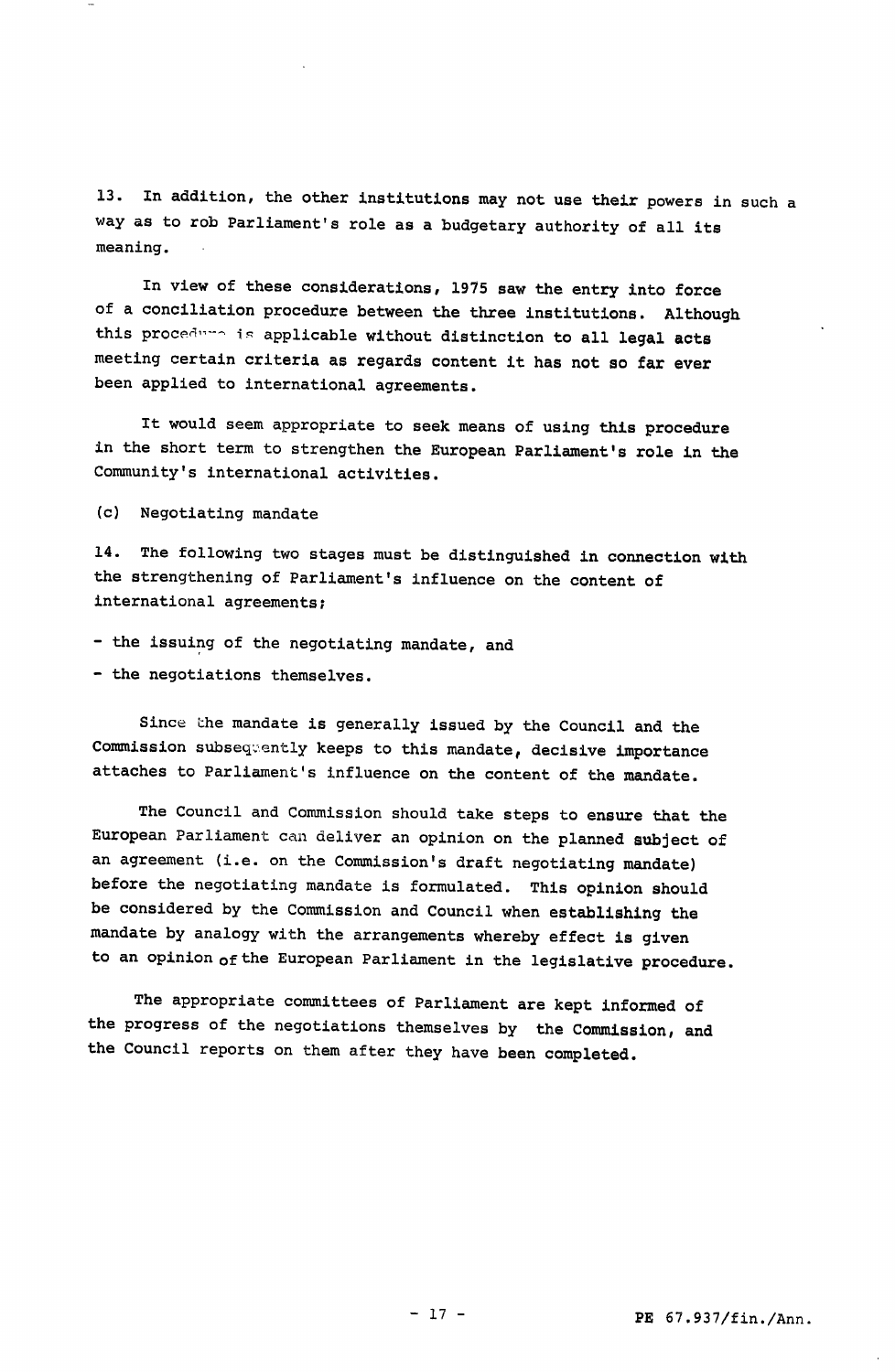Experience has shown that this procedure gives no guarantee of complete and up-to-date information. One of the main reasons for this is that the negotiators are concerned that the information could be released prematurely and thus jeopardize the Community's negotiating posltion.

The Commisslon cannot be relieved of its responslblllty for conducting the negotiations. For this reason procedures should be created which will guarantee the independent and timely release of Lnformatlon to Parliament.

#### (d) Ratification

15. After the issuing of the negotiating mandate and the formulation of the agreement, the third decisive stage in the adoption by the Community of an international commitment is the entry into force of that commitment. In the first two phases particular importance attaches to responsibility for content whereas at the end of the procedure the primary factor is overall political responsibility, i.e. parliamentary legitimation of the agreement. The first two phases could be improved by pragmatic reinforcement of Parliament's role, whereas in the latter stage greater formal welght must be glven to the opinion of Parliament.

The fact is that at this late stage it is an extremely difficult and politically delicate matter to make changes in the content of an agreement. Parliament should therefore concentrate on establishing whether it is politically acceptable to allow this agreement to come into force in the Community. In practice, therefore, a ratification debate must be held.

16. Any declaratlon of ratlficatlon wtll of course be neanlnglees unless the Council is prepared to take special account of it. Thus, for example, it could undertake not to implement a Community agreement that Parliament has rejected by a given qualified majority.

This would be technically feasible if an appropriate proviso were attached to every draft agreement.